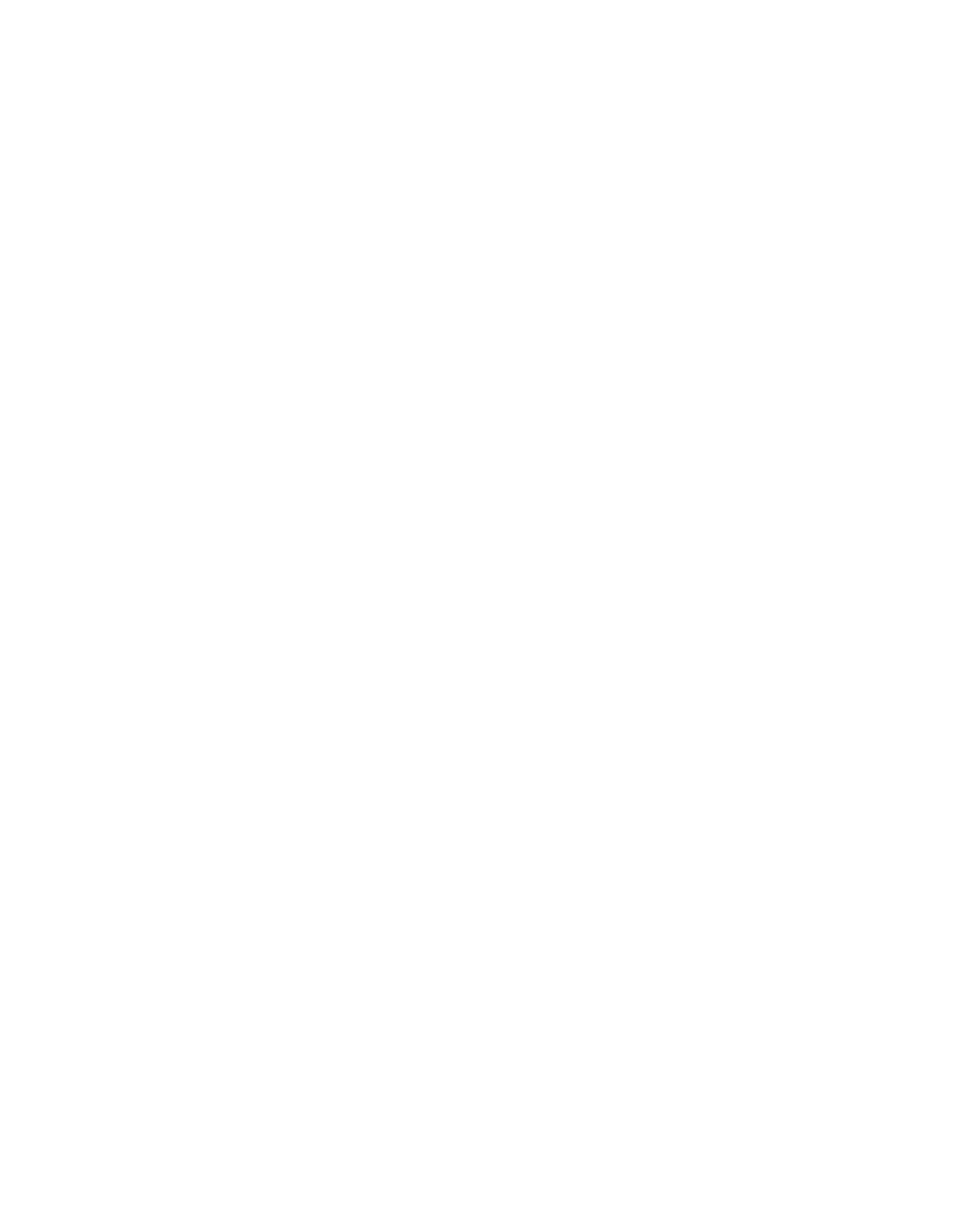## INSTRUCTIONS FOR PREPARATION OF

# Annual Report of Merchant Banking Investments Held for an Extended Period FR Y-12A

### **Introduction**

Section 4(k)(4)(H) of the Bank Holding Company Act (BHC Act) (12 U.S.C.  $\S$ 1843(k)(4)(H) and subpart J of the Board's Regulation Y (12 CFR 225.170 et seq.) permit a bank holding company that has made an effective financial holding company (FHC) election to acquire shares, assets, and other ownership interests of companies engaged in nonfinancial activities not otherwise permissible for an FHC. 12 U.S.C. §1467a(c)(2)(H) and 12 U.S.C. §3106(a) and extend this authority to savings and loan holding companies, foreign banks, and U.S. intermediate holding companies. Shares, assets, or other ownership interests held under this authorities (collectively, the Merchant Banking Authority) are referred to herein as merchant banking investments. Merchant banking investments include investments made or acquired under any legal authority, and that are held under the Merchant Banking Authority as of the reporting date.

An FHC may own or control a merchant banking investment only for the period of time necessary to allow the FHC to sell or dispose of the investment on a reasonable basis consistent with the financial viability of the FHC's merchant banking investment activities. Regulation Y implements this holding period restriction by generally permitting an FHC to own or control a merchant banking investment for up to 10 years. Merchant banking investments made in, or held through, a private equity fund as defined below, however, may be held for the duration of the fund, up to a maximum of 15 years. An FHC must obtain the Board's prior approval to own or control a merchant banking investment beyond these time periods. (See 12 CFR 225.172(b)(4); 225.173(c)).

The information collected on the FR Y-12A allows the Federal Reserve to monitor merchant banking investments made by FHCs that are approaching or have

exceeded the end of the relevant 10- or 15-year holding period. These investments may be illiquid or have other characteristics that make their disposition problematic, thereby posing potentially increased risk to the FHC and its depository institution affiliates.

## **Who Must Report**

An FHC must file an FR Y-12A report for a merchant banking investment if, as of December 31st of the relevant calendar year, the FHC has owned, controlled or held such investment under the Merchant Banking Authority for a period that exceeds the ''applicable reporting period'' for the investment, as defined below. Merchant banking investments that have been held beyond the applicable reporting period, and that must be reported on an FR Y-12A report, are referred to herein as "**covered investments**."

An FHC includes any domestic bank holding company, domestic savings and loan holding company, foreign bank, or U.S. intermediate holding company (collectively, "holding company") covered by an effective election to become a financial holding company under Subpart I of the Board's Regulation Y (12 CFR 225.81 and 225.91); Subpart G of Regulation LL (12 CFR 238.64); and Subpart O of Regulation YY (12 CFR 252.153). A domestic holding company is a holding company incorporated under federal law or in one of the 50 States of the United States, the District of Columbia, Puerto Rico, or any U.S. territory or possession. The top-tier FHC should be the reporter on each FR Y-12A report. If the top-tier FHC is exempt from reporting the FR Y-12A, then the lower-tier holding company must file the FR Y-12A.

## **Applicable Reporting Period**

The applicable reporting period for a merchant banking investment is as follows: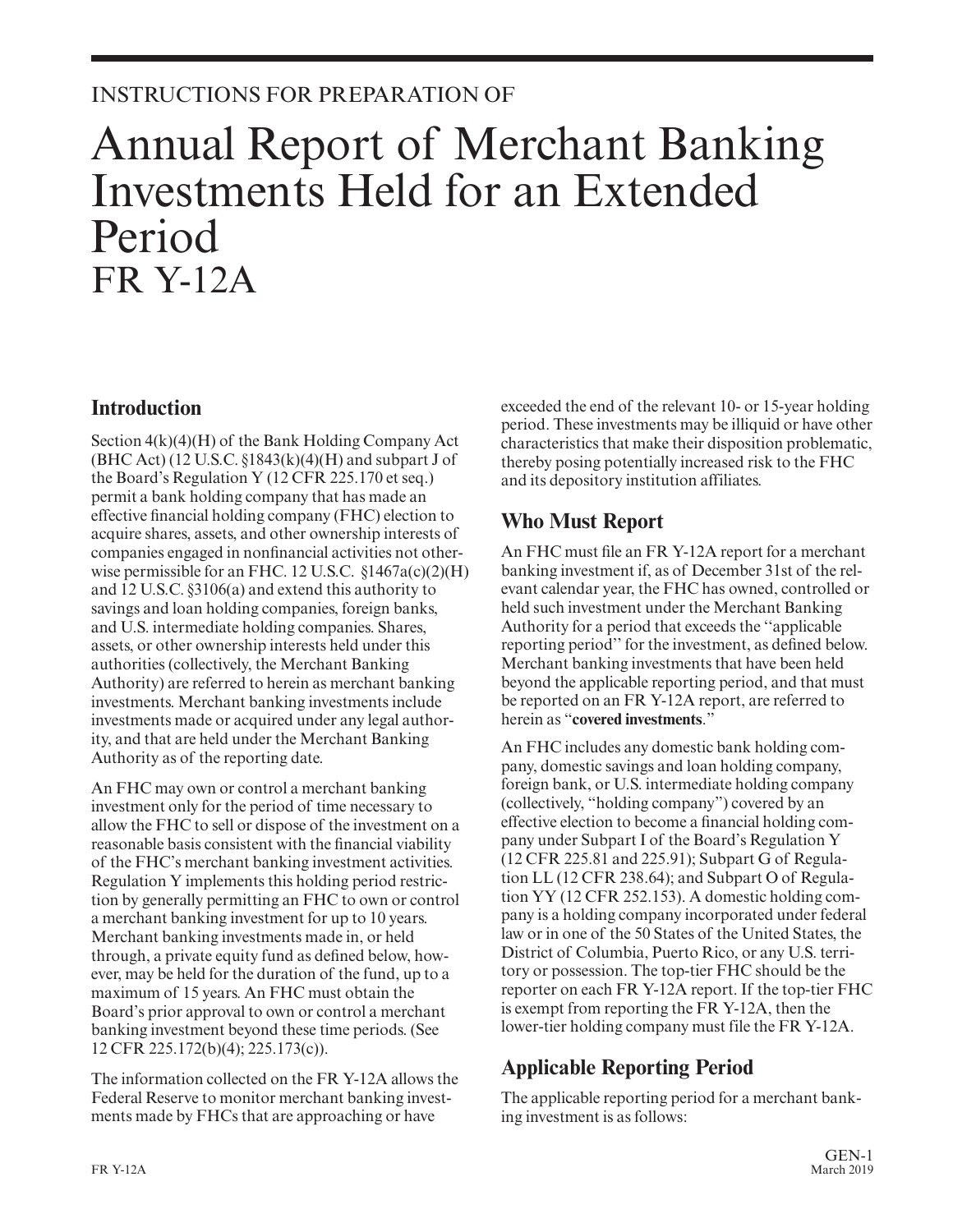# General Instructions

- 1. For a merchant banking investment that is made in, or held through, a private equity fund (see below) - **13 years**.
- 2. For *all other* merchant banking investments **8 years**.

*Note*: The applicable reporting period for a merchant banking investment is less than the permissible holding period for the investment. This is to allow the Federal Reserve to monitor investments that are approaching the end of the holding period generally permitted under Regulation Y.

## **Private Equity Fund**

A private equity fund may be a corporation, partnership, limited liability company, or other type of company that issues ownership interests in any form.

For purpose of this form, a ''private equity fund'' means any company that meets all of the following criteria:

- 1. The company is formed for the purpose of, and is engaged exclusively in, the business of investing in shares, assets, and ownership interest of companies for resale or other disposition;
- 2. The company is not an operating company;
- 3. No more than 25 percent of the total equity of the company is held, owned or controlled, directly or indirectly, by the FHC and its directors, officers, employees and principal shareholders;
- 4. The company has a maximum term or life of not more than 15 years; and
- 5. The company was not formed, and is not operated for, the purpose of making investments inconsistent with the authority granted under section  $4(k)(4)(H)$  of the BHC Act or evading the limitations governing merchant banking investments contained in Subpart J of the Board's Regulation Y.

See 12 CFR 225.173(a) and (b).

**An FHC Must Request an Extension to Hold its Merchant Banking Investment Beyond the 10- or 15-Year Holding Period**.

As noted above, an FHC may not hold a merchant banking investment beyond the holding period specified in Regulation Y for the investment without obtaining the Board's prior approval under 12 CFR 225.172(b)(4) or 225.173(c)(2). Filing an FR Y-12A for a merchant banking investment does *not* relieve an FHC of its obligation to seek the Board's prior approval to hold the investment beyond the 10 or 15-year holding period for the investment. A separate request to hold the investment beyond the relevant holding period must be filed by the FHC as provided in 225.172(b)(4) or 225.173(c)(2). The FHC should continue to file this report until the investment ceases to be held under merchant banking authority, even if the holding period has been extended, as discussed below.

## **How to Prepare the Report**

FHCs that meet the reporting criteria described above should complete a separate FR Y-12A for each covered investment that it owns, controls, or holds as of December 31st of the relevant calendar year. An FHC, however, may complete one FR Y-12A cover page (Page 1) when reporting multiple covered investments. In a multi-tiered organization with one or more FHCs, only the top-tier FHC should complete the FR Y-12A, which would be prepared on a consolidated basis.

## **Where and When to File this Report**

The report must be submitted by February 15th of the following calendar year. For example, if, as of December 31, 2018, an FHC owns a covered investment, the FHC must submit an FR Y-12A for the investment by February 15, 2019. Reporting FHCs should submit an original and one copy of the report to the appropriate Federal Reserve Bank.

## **Alternative Report Forms**

In lieu of using the printed FR Y-12A report form, an FHC may report the required data on computer printouts that are in the identical format and size as the printed form, including line items and columns in the order in which they appear on the printed form. Page 1 must be signed by an executive officer of the reporting institution. Executive officer is defined in 12 CFR 215.2(e)(1).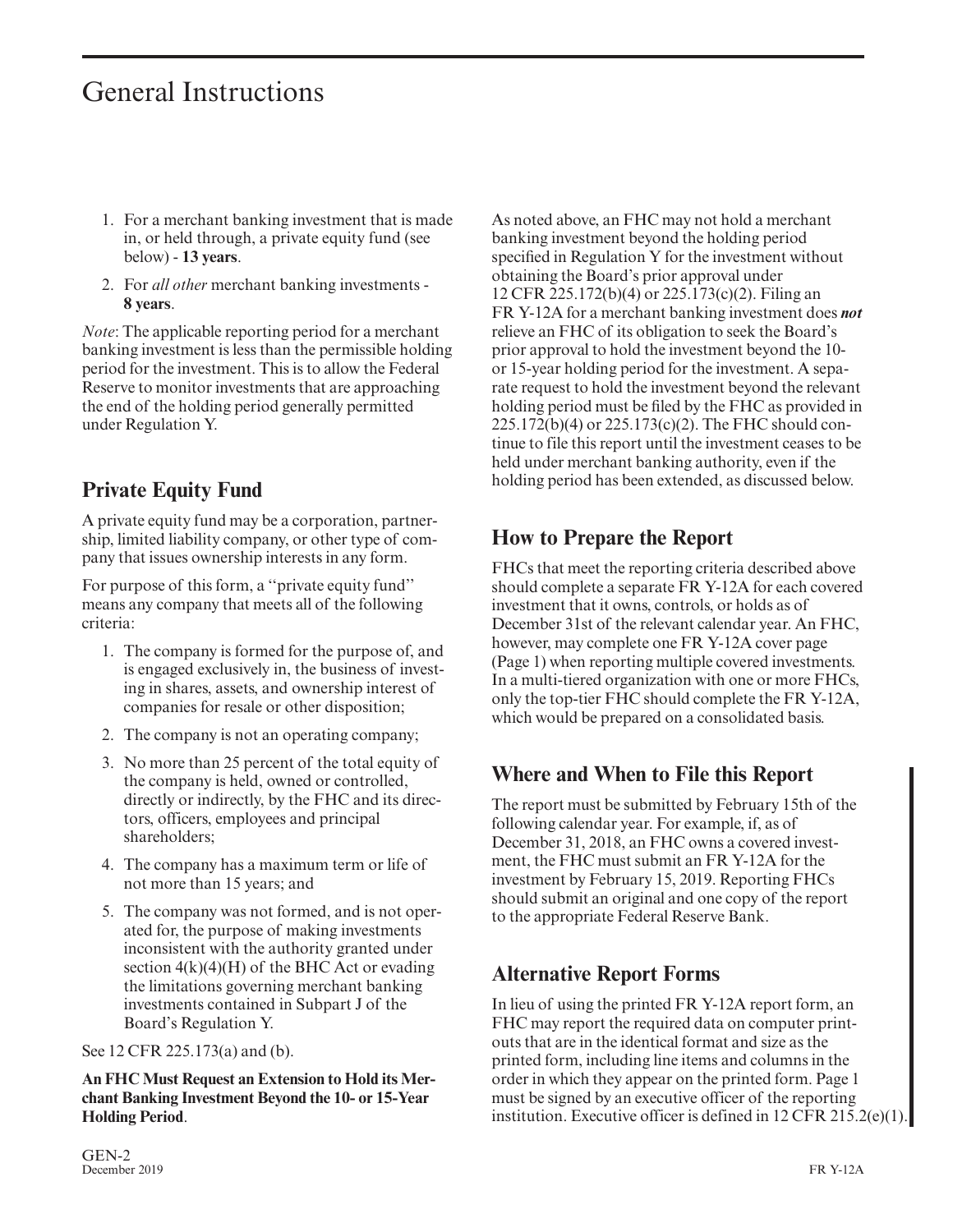# General Instructions

*Electronic submission of report form*—Any FHC interested in submitting the FR Y-12A electronically should contact their district Reserve Bank or go to [http://www.frbservices.org/central-bank/reporting](http://www.frbservices.org/central-bank/reporting-central/index.html)[central/index.html](http://www.frbservices.org/central-bank/reporting-central/index.html) for procedures for electronic submission. FHCs choosing to submit these reports electronically must maintain in their files a manually signed and attested printout of the data submitted. FHCs should use the cover page of the report form to fulfill the signature requirement and attach it to the data printout or declaration page.

## **Reporting in Dollars**

All amounts should be converted to U.S. dollars using the Spot Exchange Rate on the report date, regardless of the currencies in which the transactions reported are denominated. The translations should be made on the same basis as used by the FHC to prepare its *Consolidated Financial Statements for Holding Companies* (FR Y-9C) or *Annual Report of Foreign Banking Organizations* (FR Y-7) report.

## **Rounding**

Report all dollar amounts rounded to the nearest thousand. Report all percentage amounts rounded *down* to the nearest whole percentage. For example, a percentage of 61.75 should be reported as 61. Note: There are two exceptions to this rounding rule: when the percentage is greater than 50 but less than 51, report the percentage as 51 or if the percentage is greater than 0 but less than 1, report the percentage as 1.

## **Confidentiality**

The Board generally considers the information obtained through this report is confidential on the basis that disclosure of specific commercial or financial information relating to investments held for extended periods of time could result in substantial harm to the competitive position of the FHC. If, for any reason, the Board believes that particular information cannot be withheld from disclosure, the Board will inform the reporter of its views and give the reporter an opportunity to object, as required under section 261.15 of the Board's Rules Regarding Availability of Information, 12 CFR 261.15.

## **Tacking Rules**

An FHC must follow the ''tacking'' rules set forth in sections 225.172(b)(2) and (3), and 225.173(c)(3) of Regulation Y in determining the period of time that the FHC has held an investment under the Merchant Banking Authority. These rules are designed to prevent evasion of the holding period limitations on Merchant Banking Investments. Under these rules:

(1) The period of time that an FHC is deemed to have held an investment under the Merchant Banking Authority *includes* any period of time that the FHC or any subsidiary of the FHC (including a depository institution subsidiary) previously held the investment under any other provision of the Federal banking laws that imposes a limited holding period on the investment.

*Example***: A depository institution subsidiary of an FHC acquired 100 shares of ABC Manufacturing on October 1, 2016, in satisfaction of a debt previously contracted (''DPC''). In 2018, the FHC decides to retain these shares and transfers them to a nonbank subsidiary of the FHC in reliance on the Merchant Banking Authority. Under 12 CFR 225.172(b)(3), the FHC is deemed to have held the shares under the Merchant Banking Authority since October 1, 2016. This is because federal law restricts the time period that a depository institution may hold assets acquired DPC. Accordingly, the FHC would have to file an FR Y-12A for the investment if it continued to hold the investment under the Merchant Banking Authority as of December 31, 2024.**

(2) A merchant banking investment acquired by an FHC from a company (the "selling company") in which the FHC holds an interest under the Merchant Banking Authority is deemed to have been acquired by the FHC under the Merchant Banking Authority on the date the investment was initially acquired by the selling company.

*Example***: On June 30, 2015, FHC acquired a 10 percent voting interest in Venture Capital Fund under the Merchant Banking Authority. On January 1, 2017, the fund acquires 100 shares of XYZ Manufacturing Company. On January 1, 2019, the FHC acquires the 100 shares of XYZ Manu-**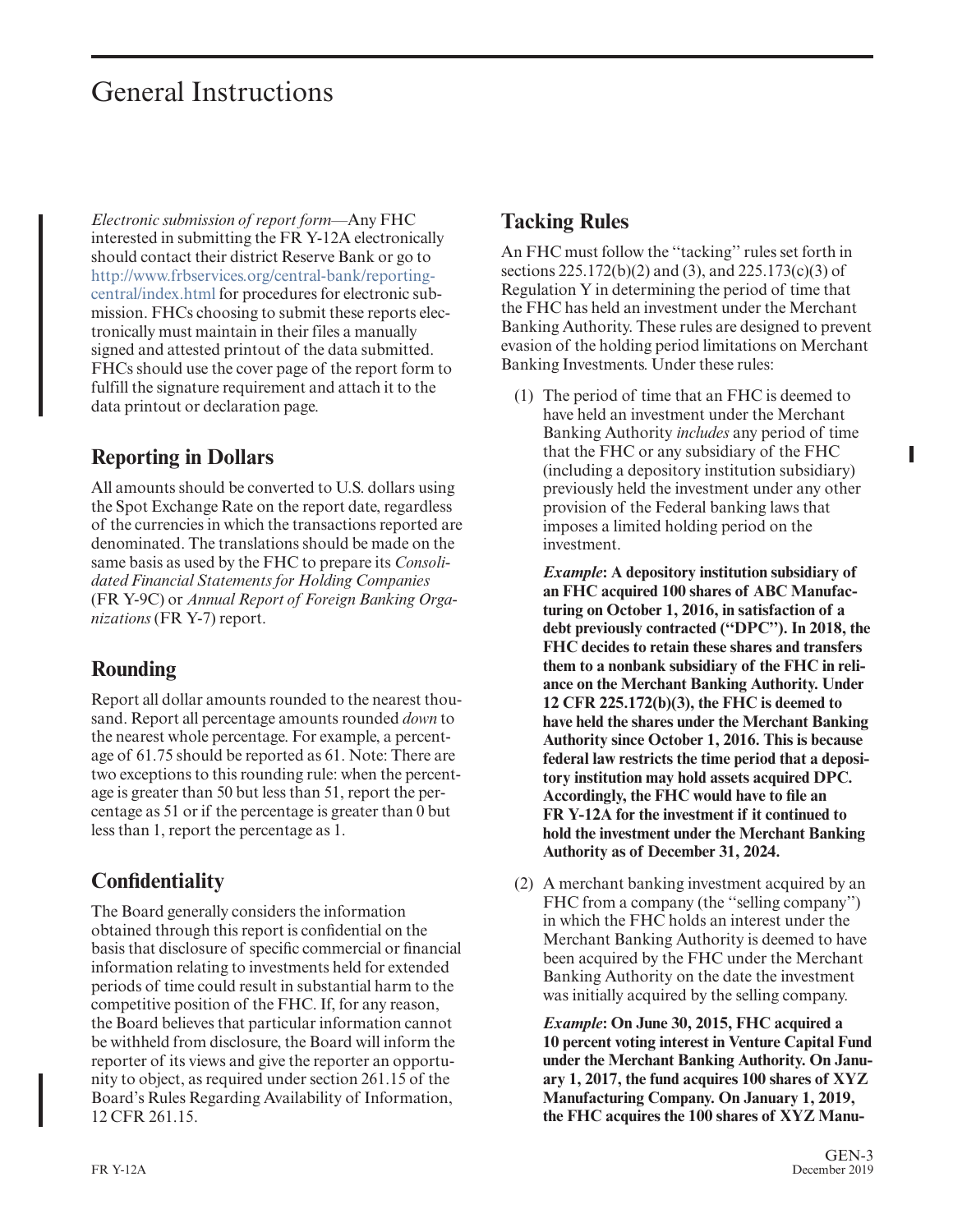## General Instructions

**facturing Company from Venture Capital Fund. For purposes of the FR Y-12A, the FHC is deemed to have acquired those 100 shares under the Merchant Banking Authority on the date that Venture Capital Fund initially acquired those shares (i. e. January 1, 2017). See 12 CFR 225.172(b)(2)(i).**

(3) An FHC may not extend the reporting or holding period for a Merchant Banking Investment by selling the investment to another company in which the FHC holds an interest under the Merchant Banking Authority.

*Example***: On October 1, 2010, FHC acquired 49 percent of the stock of Widget Company under the Merchant Banking Authority. FHC also owns 30 percent of XYZ Investment Fund** **under the Merchant Banking Authority. On January 1, 2017, FHC sells its entire interest in Widget Company to XYZ Investment Fund. FHC continues to retain an indirect interest in Widget Company (through its holdings of XYZ Investment Fund) under the Merchant Banking Authority and the FHC is considered to have held its interest in Widget Company under the Merchant Banking Authority since October 1, 2010 (i.e. the date the FHC initially acquired its interest in Widget Company). See 12 CFR 225.172(b)(2)(ii). Accordingly, FHC must file an FR Y-12A for its investment in Widget Company if it continues to hold an interest in the company under the Merchant Banking Authority as of December 31, 2018.**

Γ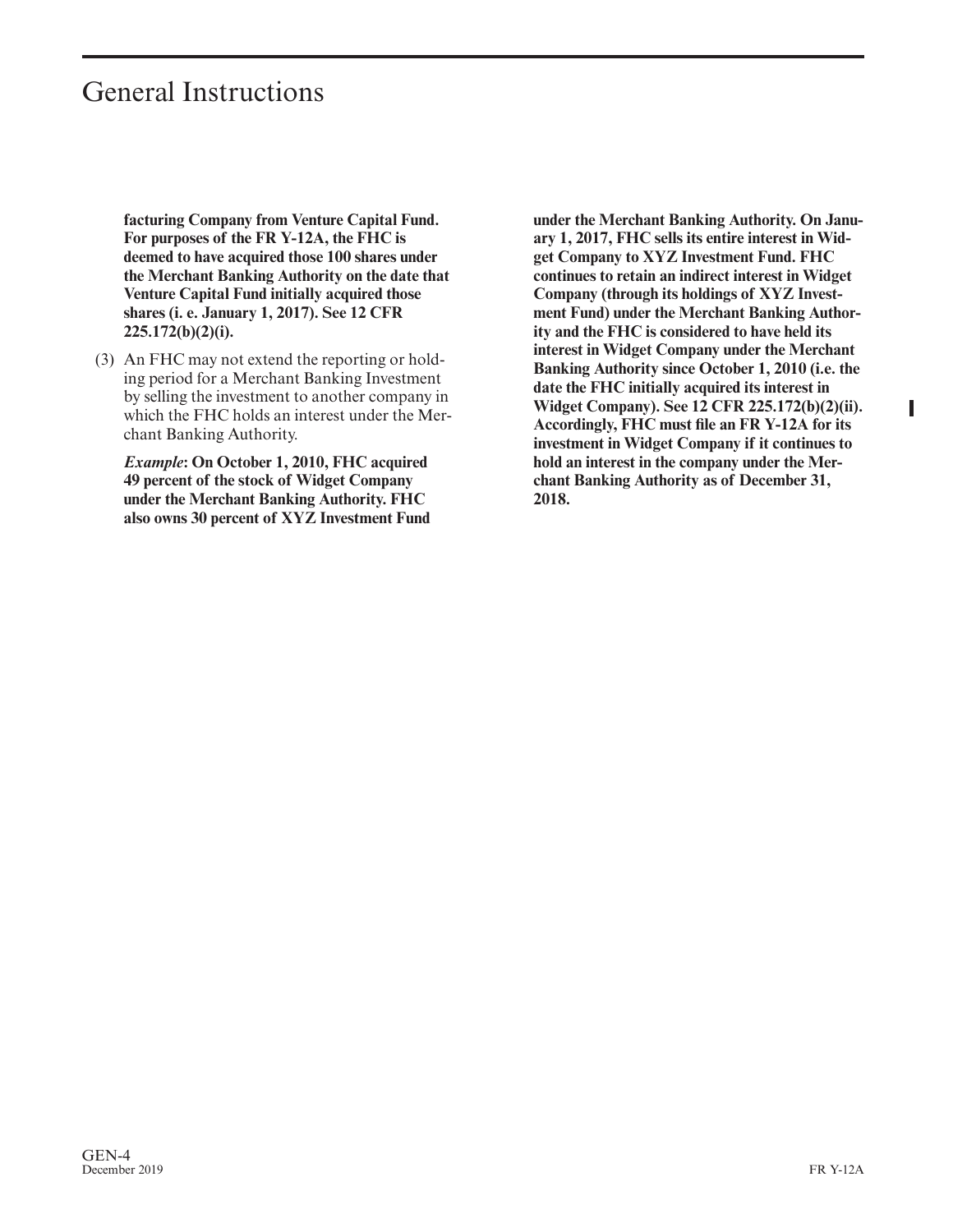## REPORT FORM INSTRUCTIONS FOR

# Annual Report of Merchant Banking Investments Held for an Extended Period FR Y-12A

### **Instructions for the Report Form Page 1 (FR Y-12A)**

#### **Report Date**

Provide the report date on which the FR Y-12A is required. Information must be *submitted* by February 15th of the following calendar year.

#### **Reporter's Name, Street, and Mailing Addresses**

*Legal Name*: The reporter is the top-tier FHC. Provide the reporter's full legal name.

*Street Address, City, County, State/Province, Country, and Zip/Postal Code*: Provide the street address of the reporter's main office. Do not use a post office box number as the street address. Provide the nine-digit zip code, if available.

*Reporter's Mailing Address (if different from street address)*: Provide the address to which mailings for the reporter should be sent. A street address or post office box is acceptable. Provide the nine-digit zip code, if available.

#### **Contact's Name and Mailing Address for this Report**

*Name and Title*: Print the name and title of the person at the FHC that may be contacted concerning the submission. The contact person should be an individual

that had responsibility for preparing or submitting the report on the reporter's behalf.

*Phone Number*: Provide the telephone number (including area code and if applicable, the extension) of the contact person.

*E-mail Address*: Provide the electronic mailing address of the contact person.

*Contact's Mailing Address (if different from above)*: Provide the address to which mailing for the reporter's contact person should be sent. The street address or post office box is acceptable. Provide the nine-digit zip code, if available.

#### **Executive Officer**

*Printed Name & Title*: Print the name and title of the Executive Officer who has authority to execute the report on behalf of the FHC.

*Signature of Executive Offıcer, Date of Signature*: An Executive Officer of the reporter must sign and date the cover page of the FR Y-12A report to indicate that the report has been reviewed for accuracy. Each report submitted should be signed and certified by an executive officer of the FHC. ''Executive Officer'' is defined in 12 CFR 215.2(e)(1). The signer may or may not be the same person as the contact person for the report.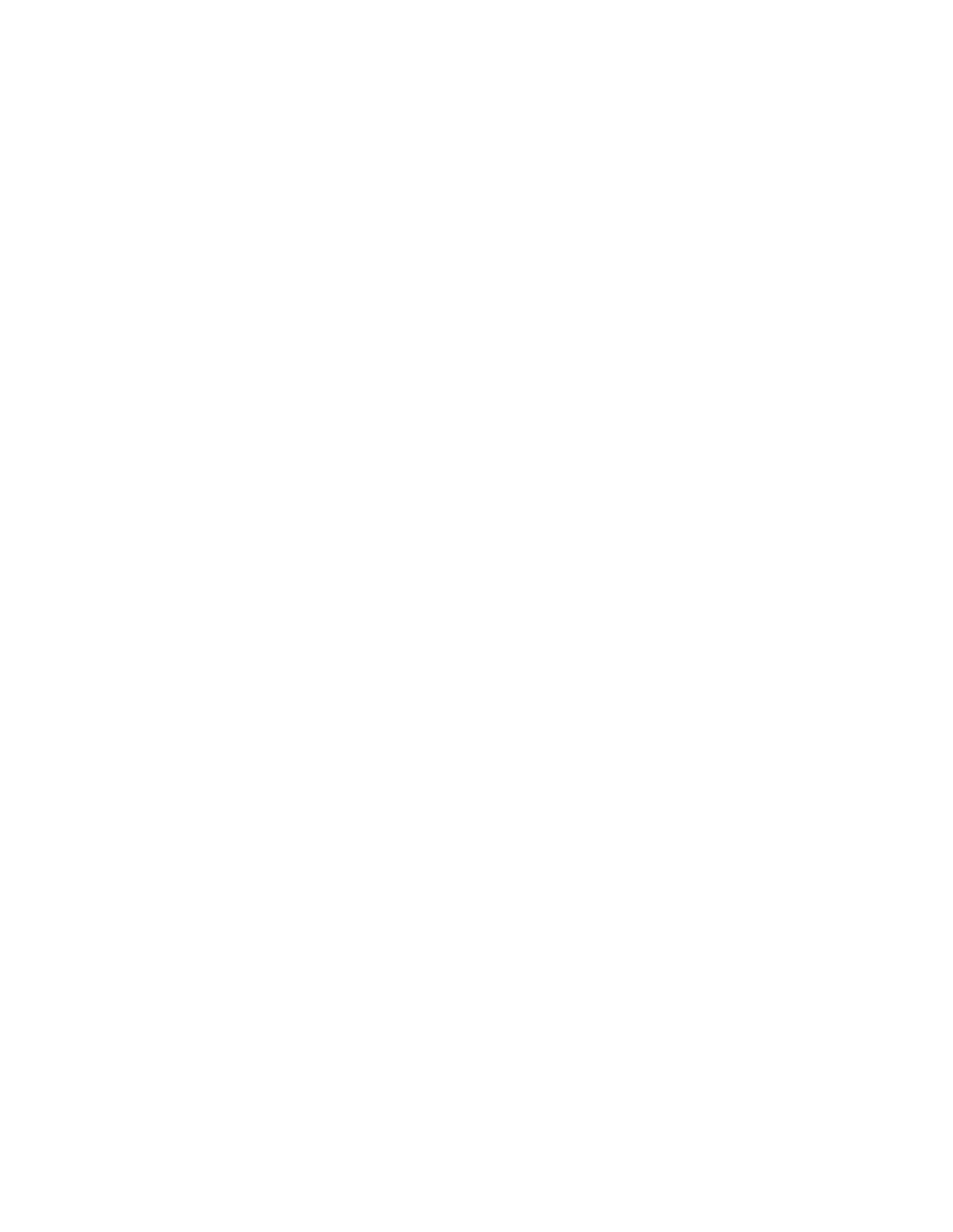## LINE ITEM INSTRUCTIONS FOR

# Annual Report of Merchant Banking Investments Held for an Extended Period FR Y-12A

## **Direct Holder Section**

#### **Direct Holder's Name and Location**

Provide the legal name, RSSD, city and county, state/ province, country, and zip/postal code of the Direct Holder.<sup>1</sup> Report the nine-digit zip code, if available.

NOTE: Before submitting the FR Y-12A report, the top tier FHC must verify that an FR Y-10 Nonbanking Schedule has been filed on behalf of the Direct Holder.

## **Covered Investment Section**

#### **Line Item 1 Acquisition Date of Covered Investment**

Provide the date on which the FHC initially acquired the covered investment under the Merchant Banking Authority. In determining the date, use the tacking rules described in the General Instructions.

#### **Line item 1(a) Holding Period Expiration Date of Covered Investment**

Provide the date on which the holding period for the covered investment is scheduled to expire. The holding period expiration date is generally 10 years after the FHC's original acquisition date (based on the response to Line Item 1); for investments in or through a qualifying private equity fund, the holding period expiration date is 15 years after the FHC's original acquisition date (based on the response to Line Item 1). In determining whether an investment is in or through a qualifying private equity fund, see the General Instructions.

**Line Item 2 Name and Location of Company Held** Provide the legal name, city and county, state/province, country, and zip/postal code of the company in which

the covered investment is made. Report the nine-digit zip code, if available.

#### **Line Item 3 Primary Activity of Company Held NAICS Activity Code**

Consult the Report of *Changes in Organizational Structure* (FR Y-10) Appendix B for commonly reported "North American Industry Classification System (NAICS) Activity Codes" and select the code that best describes the primary activity conducted by the company held. If an appropriate code is not listed in Appendix B, select a five- or six-digit NAICS code from the U.S. Census Bureau's website [\(www.census.gov/eos/www/naics\)](http://www.census.gov/eos/www/naics).

If a five- or six-digit NAICS code corresponding to the activity can not be identified, provide a text description of the primary activity of the company held.

In instances where the covered investment is a noncontrolling investment in a Fund, provide a general description of the activities of the Fund and the types of investments that the Fund holds.

#### **Line Item 4 Type of Interest Held by Financial Holding Company**

Check the appropriate box(es) to indicate the types of interest(s) held by the FHC. If none of the listed descriptions adequately describes the type of interest, check the box next to "Other" and provide a text description.

#### **Line Item 5 Percentage of Ownership Held by Financial Holding Company**

Report the percentage interest of voting and nonvoting equity held by the FHC. In determining the FHC's voting and nonvoting ownership interest, the FHC should assume that the FHC (and no other investor) has exercised all rights, warrants, and options held

<sup>1.</sup> The Direct Holder is the legal entity within the FHC's corporate structure that directly holds the covered investment.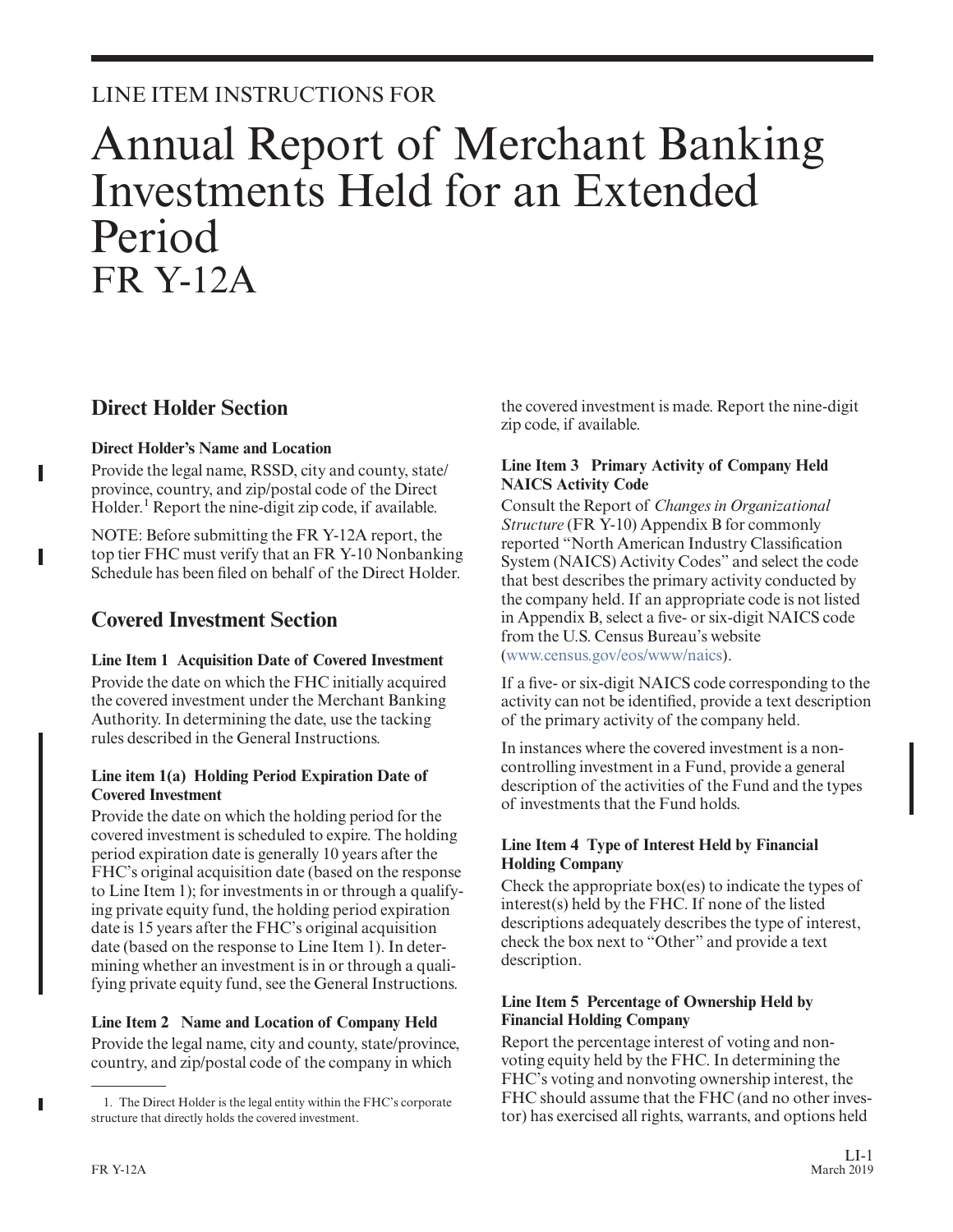# Line Item Instructions

by the FHC and has converted all convertible debt held by the FHC. Report the percentage rounded *down* to the nearest whole percentage. For example, a percentage of 61.75 should be reported as 61. Note: There are two exceptions to this rounding rule: when the percentage is greater than 50 but less than 51, report the percentage as 51, or if the percentage is greater than 0 but less than 1, report the percentage as 1.

#### **Line Item 6 Acquisition Cost of Covered Investment**

Report the acquisition cost of the covered investment (*in thousands of U.S. Dollars*). For purposes of this report, acquisition cost represents the total amount paid by the FHC for the covered investment. In instances where the FHC did not pay consideration for the investment (e.g., warrants taken in lieu of cash), report the initial carrying value of the investment at its initial fair value (e.g., warrants carried at \$1).

#### **Line Item 7 Carrying Value of the Covered Investment**

For the covered investment, report the carrying value of the investment (*in thousands of U.S. Dollars*) as of the reporting date (December 31st of the relevant year). For purposes of this report, carrying value refers to the amount of the investment as reflected in the FHC's consolidated financial statements prepared in accordance with applicable accounting standards. If the covered investment is *not* reflected in the FHC's consolidated financial statements, provide the carrying value of the investment as reflected on the books of the direct holder of the investment. For example, an available-for-sale equity security generally is accounted for under ASC Topic 320, Investments-Debt and Equity Securities (formerly FASB Statement No. 115, *Accounting for Certain Investments in Debt and Equity Securities*) at fair value on the balance sheet. Therefore, under US GAAP, the fair value of such an investment would be considered the carrying value of the security.

#### **Line Item 8 Past Efforts and Future Plan, Including Timing, to Achieve Disposition of Covered Investment Within the Holding Period**

For the covered investment, provide a detailed narrative explanation of past efforts to dispose of the investment, and of how the FHC plans to sell or otherwise dispose of the investment or conform the investment to be held under a different legal authority, such as section 4(c)(6) of the BHC Act. The explanation should include timelines for both past efforts and future plans.

With respect to future plans, the narrative should identify the key aspects of the FHC's plan for disposition, taking into account any potential challenges. When warranted, the FHC should include secondary plans that would be instituted if the primary plan does not produce results. Overall, plans must be practical and primarily focused on disposition or conformance of the investment prior to expiration of the applicable holding period.

#### **Other Definitions**

For the definition of Appropriate Federal Reserve Bank, Bank Holding Company, Company, Control, Depository Institution, Edge Corporation, and Financial Holding Company, Foreign Bank, Savings and Loan Holding Company, and U.S. Intermediate Holding Company, please refer to the *Changes in Organizational Structure* (FR Y-10) Glossary.

For the definition of Carrying Value, Direct Investment, Equity Investment, Indirect Investment, Nonfinancial Company, and Subsidiary, please refer to the glossary of the *Consolidated Holding Company Report of Equity Investments in Nonfinancial Companies* (FR Y-12).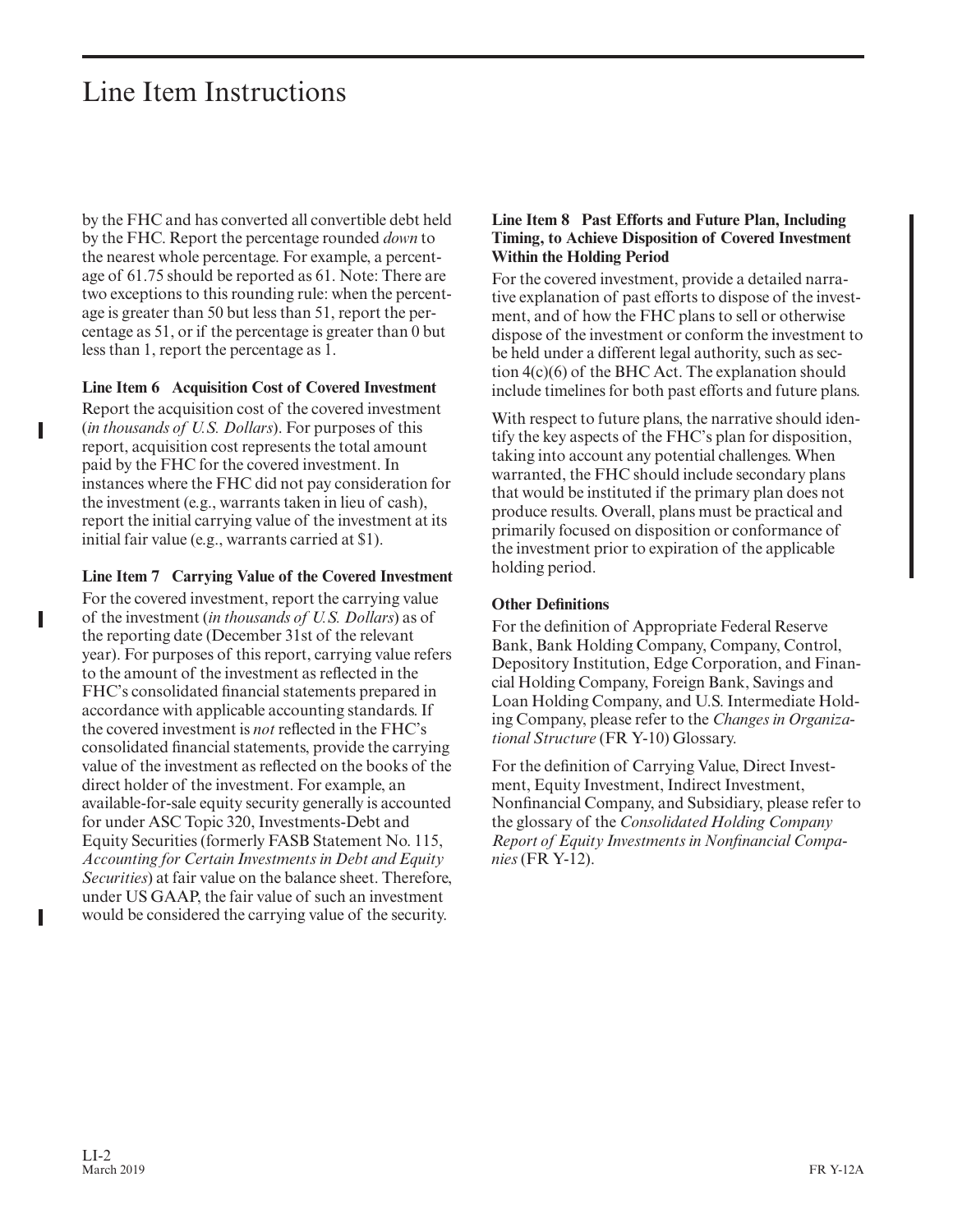#### Quality (Q) Edits for the FR Y-12A

#### Effective as of March 31, 2019

| Series | <b>Effective</b><br><b>Start Date</b> | <b>Effective</b><br>  End Date | Edit<br>Change  | <b>Schedule</b> | <b>Edit Type</b> | <b>Edit</b><br><b>Number</b> | <b>Target Item</b> | <b>MDRM</b><br><b>Number</b> | <b>Edit Test</b>                 | Ala Edit Test      |
|--------|---------------------------------------|--------------------------------|-----------------|-----------------|------------------|------------------------------|--------------------|------------------------------|----------------------------------|--------------------|
| FRY12A | 20061231                              | 99991231                       | No change   CIS |                 | Quality          | 9000                         | CIS-5a             | FHMBF201                     | CIS-5a should not be negative.   | fhmbf201 ge 0      |
| FRY12A | 20061231                              | 99991231                       | l No change     | i CIS           | Quality          | 9000                         | CIS-5b             | FHMBF202                     | l CIS-5b should not be negative. | fhmbf202 ge 0      |
| FRY12A | 20061231                              | 99991231                       | l No change l   | ∟CIS            | Quality          | 9000                         | CIS-7              | FHMBF204                     | CIS-7 should not be negative.    | fhmbf $204$ ge $0$ |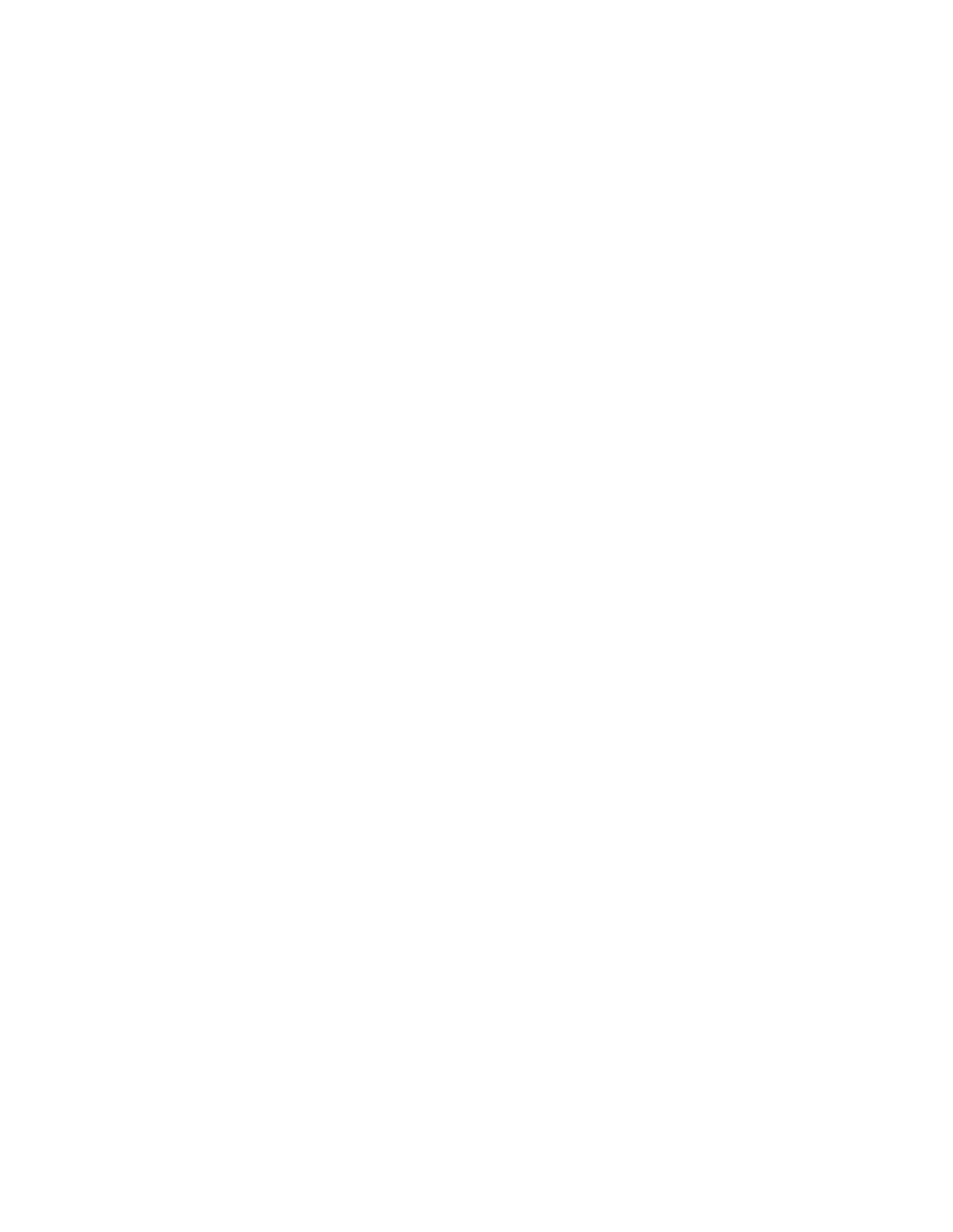#### Validity (V) Edits for the FR Y-12A

Effective as of December 31, 2019

| <b>Series</b> | <b>Effective</b><br><b>Start Date</b> | <b>Effective</b><br><b>End Date</b> | <b>Edit</b><br>Change | <b>Schedule</b> | <b>Edit Type</b> | <b>Edit</b><br><b>Number</b> | <b>Target Item</b> | <b>MDRM</b><br><b>Number</b> | <b>Edit Test</b>                                                                                                                           | <b>Alg Edit Test</b>                                                                                                                                                                                                                                     |
|---------------|---------------------------------------|-------------------------------------|-----------------------|-----------------|------------------|------------------------------|--------------------|------------------------------|--------------------------------------------------------------------------------------------------------------------------------------------|----------------------------------------------------------------------------------------------------------------------------------------------------------------------------------------------------------------------------------------------------------|
| FRY12A        | 20141231                              | 99991231                            | No change             | <b>CIS</b>      | Validity         | 1000                         | $CIS-1$            | FHMBF193                     | If CIS-2a is not equal to null, then CIS-1<br>must not be null and must be greater<br>than zero.                                           | if fhmbf194 ne null then fhmbf193 ne null<br>and fhmbf193 gt 0                                                                                                                                                                                           |
| FRY12A        | 20191231                              | 99991231                            | Added                 | <b>CIS</b>      | Validity         | 1015                         | CIS-1a             | FHMBJF96                     | If CIS-1 not equal to null, then CIS-1a<br>must not be null.                                                                               | if fhmbf193 ne null then fhmbjf96 ne null                                                                                                                                                                                                                |
| FRY12A        | 20141231                              | 99991231                            | No change             | <b>CIS</b>      | Validity         | 8018                         | CIS-2a             | FHMBF194                     | If CIS-1 not equal to null, then CIS-2a<br>must not be null.                                                                               | if fhmbf193 ne null then fhmbf194 ne null                                                                                                                                                                                                                |
| FRY12A        | 20141231                              | 99991231                            | No change             | <b>CIS</b>      | Validity         | 8019                         | CIS-2b             | FHMBF195                     | If CIS-1 not equal to null, then CIS-2b<br>must not be null.                                                                               | if fhmbf193 ne null then fhmbf195 ne null                                                                                                                                                                                                                |
| FRY12A        | 20141231                              | 99991231                            | No change             | CIS             | Validity         | 8020                         | CIS-2c             | FHMBF196                     | If CIS-1 not equal to null, then CIS-2c<br>must not be null.                                                                               | if fhmbf193 ne null then fhmbf196 ne null                                                                                                                                                                                                                |
| FRY12A        | 20141231                              | 99991231                            | No change             | <b>CIS</b>      | Validity         | 8021                         | CIS-2d             | FHMBF197                     | If CIS-1 not equal to null, then CIS-2d<br>must not be null.                                                                               | if fhmbf193 ne null then fhmbf197 ne null                                                                                                                                                                                                                |
| FRY12A        | 20101231                              | 99991231                            | No change             | <b>CIS</b>      | Validity         | 1020                         | CIS-3a             | FHMBF198                     | If CIS-3a not equal to null, then CIS-3a<br>must be greater than 11000 and less<br>than or equal to 928120.                                | fhmbf198 ne null then fhmbf198 ge<br>11000 and fhmbf198 le 928120                                                                                                                                                                                        |
| FRY12A        | 20141231                              | 99991231                            | No change             | <b>CIS</b>      | Validity         | 8025                         | CIS-3b             | FHMBF199                     | If CIS-1 not equal to null and CIS-3a is<br>null, then CIS-3b must not be null.                                                            | if fhmbf193 ne null and fhmbf198 eq null<br>then fhmbF199 ne null                                                                                                                                                                                        |
| FRY12A        | 20101231                              | 99991231                            | No change             | <b>CIS</b>      | Validity         | 1040                         | CIS-4a             | FHMBF200                     | CIS-4a must equal "1" (checked box) or<br>null.                                                                                            | fhmbf200 eq 1 or fhmbf200 eq null                                                                                                                                                                                                                        |
| FRY12A        | 20101231                              | 99991231                            | No change             | <b>CIS</b>      | Validity         | 1050                         | CIS-4b             | FHMBF276                     | CIS-4b must equal "1" (checked box) or<br>null.                                                                                            | fhmbf276 eq 1 or fhmbf276 eq null                                                                                                                                                                                                                        |
| FRY12A        | 20101231                              | 99991231                            | No change             | <b>CIS</b>      | Validity         | 1060                         | CIS-4c             | FHMBF277                     | CIS-4c must equal "1" (checked box) or<br>null.                                                                                            | fhmbf277 eq 1 or fhmbf277 eq null                                                                                                                                                                                                                        |
| FRY12A        | 20101231                              | 99991231                            | No change             | <b>CIS</b>      | Validity         | 1070                         | CIS-4d             | FHMBF278                     | CIS-4d must equal "1" (checked box) or<br>null.                                                                                            | fhmbf278 eq 1 or fhmbf278 eq null                                                                                                                                                                                                                        |
| FRY12A        | 20101231                              | 99991231                            | No change             | <b>CIS</b>      | Validity         | 1080                         | CIS-4e             | FHMBF279                     | CIS-4e must equal "1" (checked box) or<br>null.                                                                                            | fhmbf279 eq 1 or fhmbf279 eq null                                                                                                                                                                                                                        |
| FRY12A        | 20101231                              | 99991231                            | No change             | <b>CIS</b>      | Validity         | 1090                         | $CIS-4f$           | FHMBF280                     | CIS-4f must equal "1" (checked box) or<br>null.                                                                                            | fhmbf280 eq 1 or fhmbf280 eq null                                                                                                                                                                                                                        |
| FRY12A        | 20101231                              | 99991231                            | No change             | <b>CIS</b>      | Validity         | 1100                         | $CIS-4g$           | FHMBF281                     | CIS-4g must equal "1" (checked box) or<br>null.                                                                                            | fhmbf281 eq 1 or fhmbf281 eq null                                                                                                                                                                                                                        |
| FRY12A        | 20101231                              | 99991231                            | No change             | <b>CIS</b>      | Validity         | 1110                         | CIS-4h             | FHMBF282                     | CIS-4h must equal "1" (checked box) or<br>null.                                                                                            | fhmbf282 eq 1 or fhmbf282 eq null                                                                                                                                                                                                                        |
| FRY12A        | 20141231                              | 99991231                            | No change             | <b>CIS</b>      | Validity         | 1120                         | CIS-4h             | FHMBF282                     | If CIS-1 not equal to null, then the sum of<br>CIS-4a through CIS-4h must be greater<br>than or equal to 1 and less than or equal<br>to 8. | if fhmbf193 ne null then (fhmbf200 $+$<br>fhmbf276 + fhmbf277 + fhmbf278 +<br>fhmbf279 + fhmbf280 + fhmbf281 +<br>fhmbf282) ge 1 and (fhmbf200 +<br>$f hmbf276 + f hmbf277 + f hmbf278 +$<br>$f$ hmbf279 + fhmbf280 + fhmbf281 +<br>fhmbf $282$ ) le $8$ |
| FRY12A        | 20141231                              | 99991231                            | No change             | <b>CIS</b>      | Validity         | 8026                         | CIS-4i             | <b>FHM8F200</b>              | If CIS-4h is equal to 1, then CIS-4i must<br>not be null.                                                                                  | if fhmbf282 eq 1 then fhm8f200 ne null                                                                                                                                                                                                                   |
| FRY12A        | 20141231                              | 99991231                            | No change             | <b>CIS</b>      | Validity         | 1140                         | CIS-5b             | FHMBF202                     | If CIS-1 not equal to null, then the sum of<br>CIS-5a and CIS-5b must be greater than<br>zero.                                             | if fhmbf193 ne null then (fhmbf201 $+$<br>fhmbf $202$ ) gt 0                                                                                                                                                                                             |
| FRY12A        | 20141231                              | 99991231                            | No change             | <b>CIS</b>      | Validity         | 1150                         | CIS-6              | FHMBF203                     | If CIS-1 not equal to null, then CIS-6<br>must not be null.                                                                                | if fhmbf193 ne null then fhmbf203 ne null                                                                                                                                                                                                                |